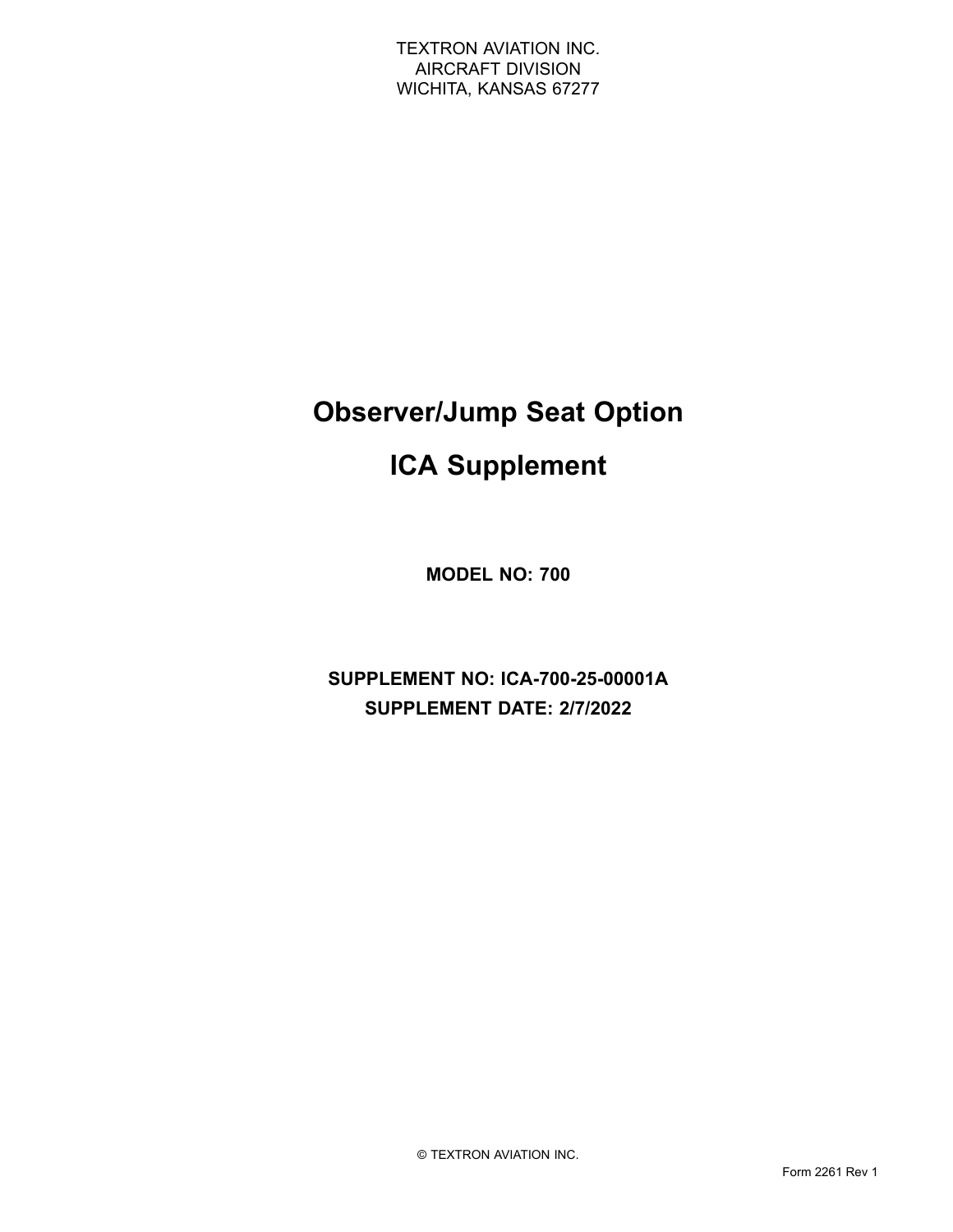#### **REVISIONS**

| ICA-700-25-00001                                                                                                                                                                           | Rev: A             | Date: Feb 7/2022 |  |  |
|--------------------------------------------------------------------------------------------------------------------------------------------------------------------------------------------|--------------------|------------------|--|--|
| <b>ICA Summary</b>                                                                                                                                                                         | Pages 1-3          |                  |  |  |
| <b>Manuals Affected</b>                                                                                                                                                                    | <b>Description</b> | <b>Title</b>     |  |  |
| Maintenance Manual                                                                                                                                                                         |                    |                  |  |  |
| This ICA supplement was incorporated in Revision 1 of the Model 700 Maintenance Manual rendering<br>$\bullet$<br>this ICA Supplement Obsolete.                                             |                    |                  |  |  |
| Appendix A: Illustrated Parts<br>Catalog                                                                                                                                                   | <b>NOT USED</b>    |                  |  |  |
| Appendix B: Wiring Diagram<br>Manual                                                                                                                                                       | <b>NOT USED</b>    |                  |  |  |
| Appendix C: Model 700-0011<br>Interior Maintenance Manual<br>and Illustrated Parts Catalog                                                                                                 |                    |                  |  |  |
| This ICA supplement was incorporated in Revision 0 of the Model 700-0011 Interior Maintenance<br>$\bullet$<br>Manual and Illustrated Parts Catalog rendering this ICA Supplement Obsolete. |                    |                  |  |  |

| $Rev: -$                                                                                  | Date: 09/26/2019                                    |  |  |  |
|-------------------------------------------------------------------------------------------|-----------------------------------------------------|--|--|--|
| Pages 1-7                                                                                 |                                                     |  |  |  |
| <b>Description</b>                                                                        | <b>Title</b>                                        |  |  |  |
| 5-10-01 pages<br>$1 - 29$                                                                 | <b>MSG-3 Inspection Time Limits</b>                 |  |  |  |
| 5-10-02 pages<br>$1 - 28$                                                                 | Systems, APU, and Powerplant Inspection Tasks       |  |  |  |
| 5-12-00 pages<br>$1 - 9$                                                                  | MSG-3 Inspection Documents and Other Required Tasks |  |  |  |
| 5-12-02 pages<br>$1 - 4$                                                                  | <b>Inspection Document 2</b>                        |  |  |  |
| 5-12-11 pages<br>$1 - 6$                                                                  | <b>Inspection Document 11</b>                       |  |  |  |
| 5-18-00 pages<br>$1 - 5$                                                                  | <b>Supplier Information</b>                         |  |  |  |
| 25-10-00 pages<br>601-604                                                                 | Flight Compartment - Inspection/Check               |  |  |  |
| Adds the observer/jump seat inspection and the observer/jump seat oxygen mask inspection. |                                                     |  |  |  |
| 35-10-00 pages<br>$1 - 5$                                                                 | Crew Oxygen System - Description and Operation      |  |  |  |
| Adds the observer/jump seat oxygen mask.                                                  |                                                     |  |  |  |
|                                                                                           |                                                     |  |  |  |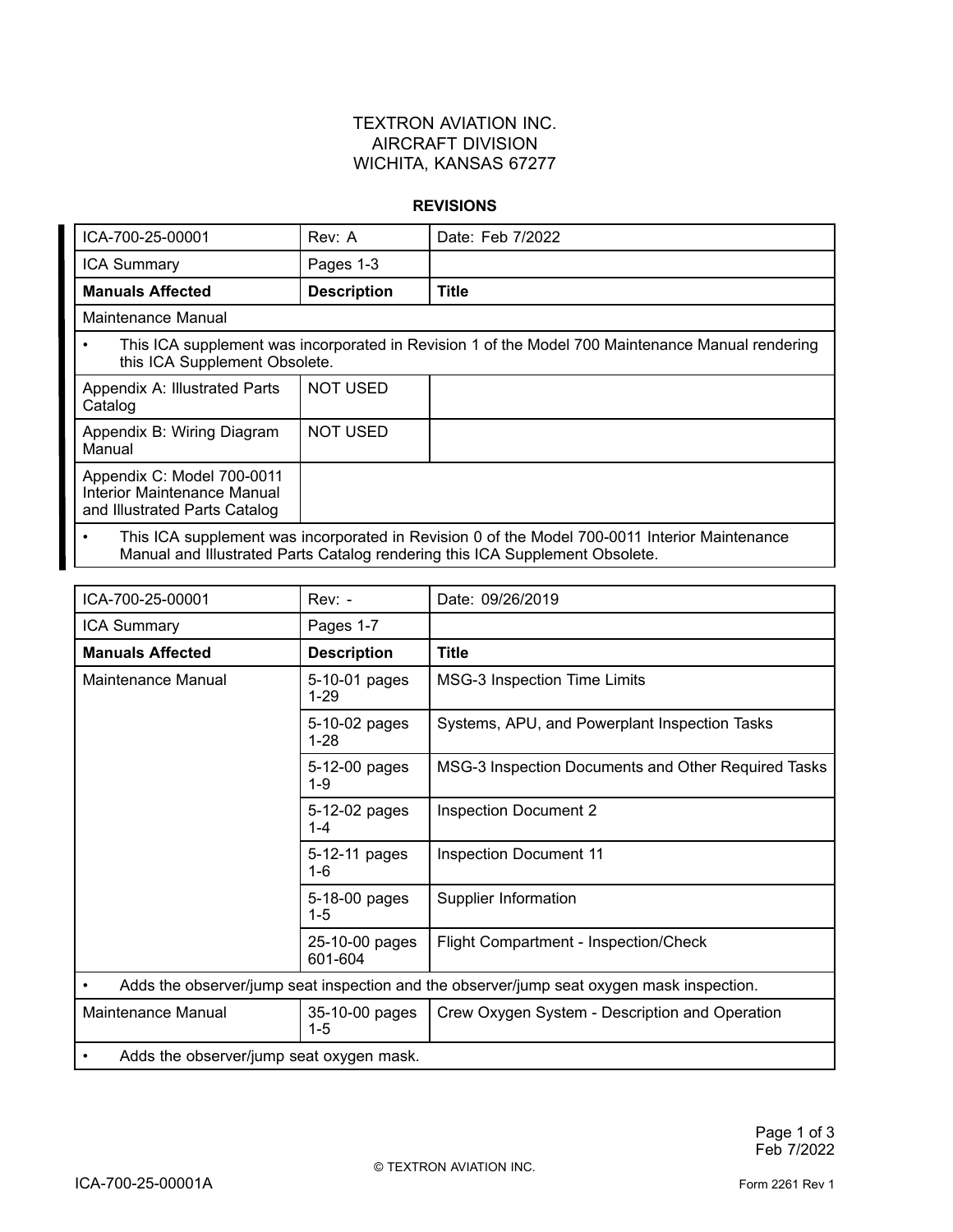| Maintenance Manual                                                                               | 35-10-00 pages<br>$601 -$ | Crew Oxygen System - Inspection/Check                |  |  |
|--------------------------------------------------------------------------------------------------|---------------------------|------------------------------------------------------|--|--|
| Adds instructions for the inspection of the observer/jump seat oxygen mask.                      |                           |                                                      |  |  |
| Maintenance Manual                                                                               | 35-10-10 pages<br>401-404 | Crew Oxygen Mask - Removal/Installation              |  |  |
| Adds instructions for the removal and operation of the observer/jump seat oxygen mask.           |                           |                                                      |  |  |
| Appendix A: Illustrated Parts<br>Catalog                                                         | <b>NOT USED</b>           |                                                      |  |  |
| Appendix B: Wiring Diagram<br>Manual                                                             | <b>NOT USED</b>           |                                                      |  |  |
| Appendix C: Model 700-0011<br>Interior Maintenance Manual<br>and Illustrated Parts Catalog       | 25-20-35 pages<br>$1 - 3$ | Left-Hand Forward Closet with Jumpseat - Maintenance |  |  |
| Contains Operation and Maintenance Instructions for the Left-Hand Forward Closet with Jump Seat. |                           |                                                      |  |  |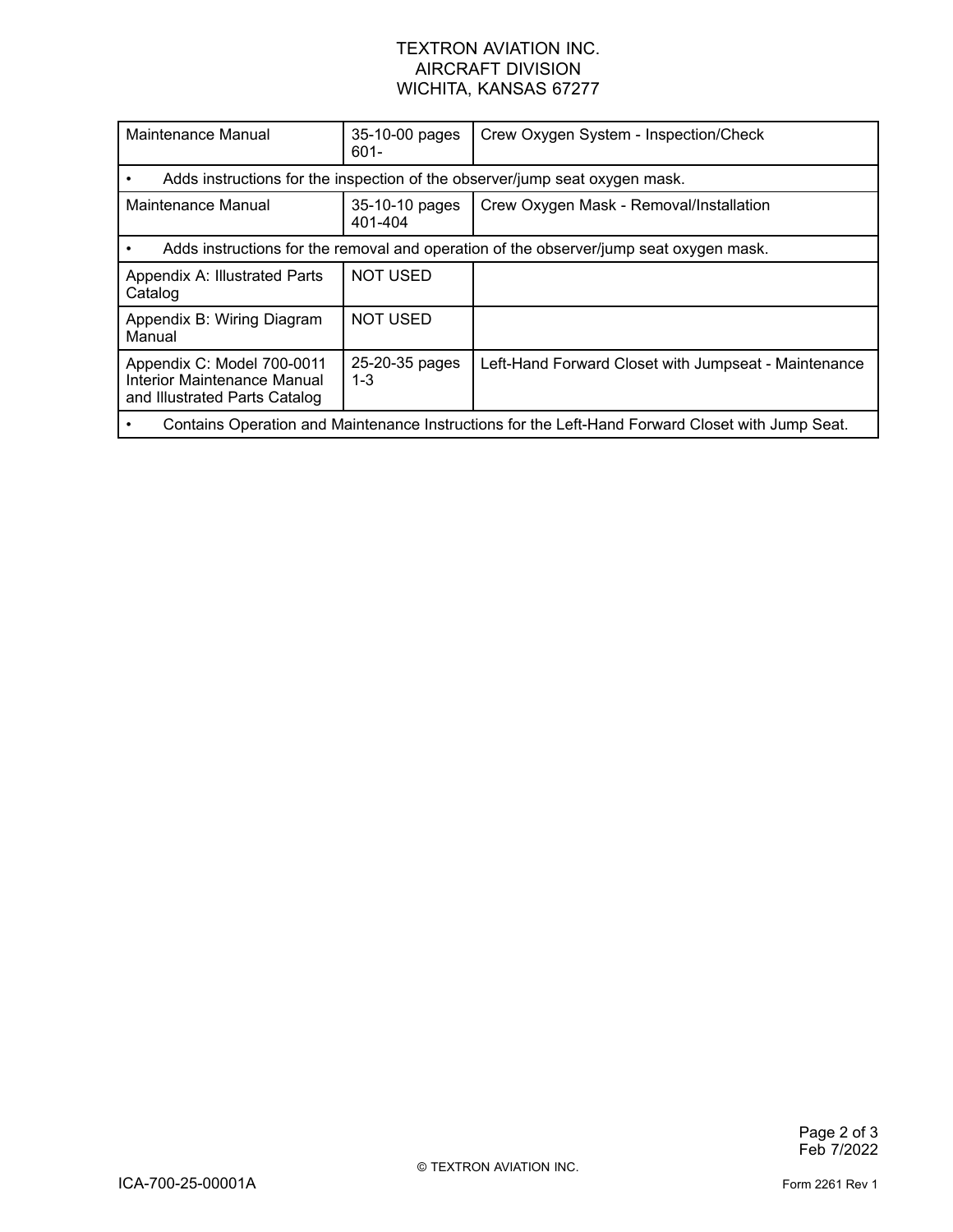| Model 700-0011 Interior<br>Maintenance Manual and<br><b>Illustrated Parts Catalog</b>              | 25-20-36-01<br>pages 1-4 |  |  |  |
|----------------------------------------------------------------------------------------------------|--------------------------|--|--|--|
|                                                                                                    | 25-20-36-02<br>pages 1-2 |  |  |  |
|                                                                                                    | 25-20-36-03<br>pages 1-2 |  |  |  |
|                                                                                                    | 25-20-36-04<br>pages 1-2 |  |  |  |
|                                                                                                    | 25-20-36-05<br>pages 1-3 |  |  |  |
|                                                                                                    | 25-20-36-06<br>pages 1-3 |  |  |  |
|                                                                                                    | 25-20-36-07<br>pages 1-2 |  |  |  |
|                                                                                                    | 25-20-36-08<br>pages 1-2 |  |  |  |
|                                                                                                    | 25-20-36-09<br>pages 1-5 |  |  |  |
|                                                                                                    | 25-20-36-10<br>pages 1-2 |  |  |  |
|                                                                                                    | 25-20-36-11<br>pages 1-2 |  |  |  |
|                                                                                                    | 25-20-36-12<br>pages 1-2 |  |  |  |
|                                                                                                    | 25-20-36-13<br>pages 1-2 |  |  |  |
|                                                                                                    | 25-20-36-14<br>pages 1-4 |  |  |  |
|                                                                                                    | 25-20-36-15<br>pages 1-3 |  |  |  |
| Contains necessary Illustrated Parts for the Left-Hand Forward Closet with Jump Seat.<br>$\bullet$ |                          |  |  |  |

#### **1. ICA Obsolescence**

A. This publication and its contents have been incorporated into the applicable manuals in the revisions noted above. Refer to the most current revision of the manuals listed above for the most up to date Instructions for Continued Airworthiness.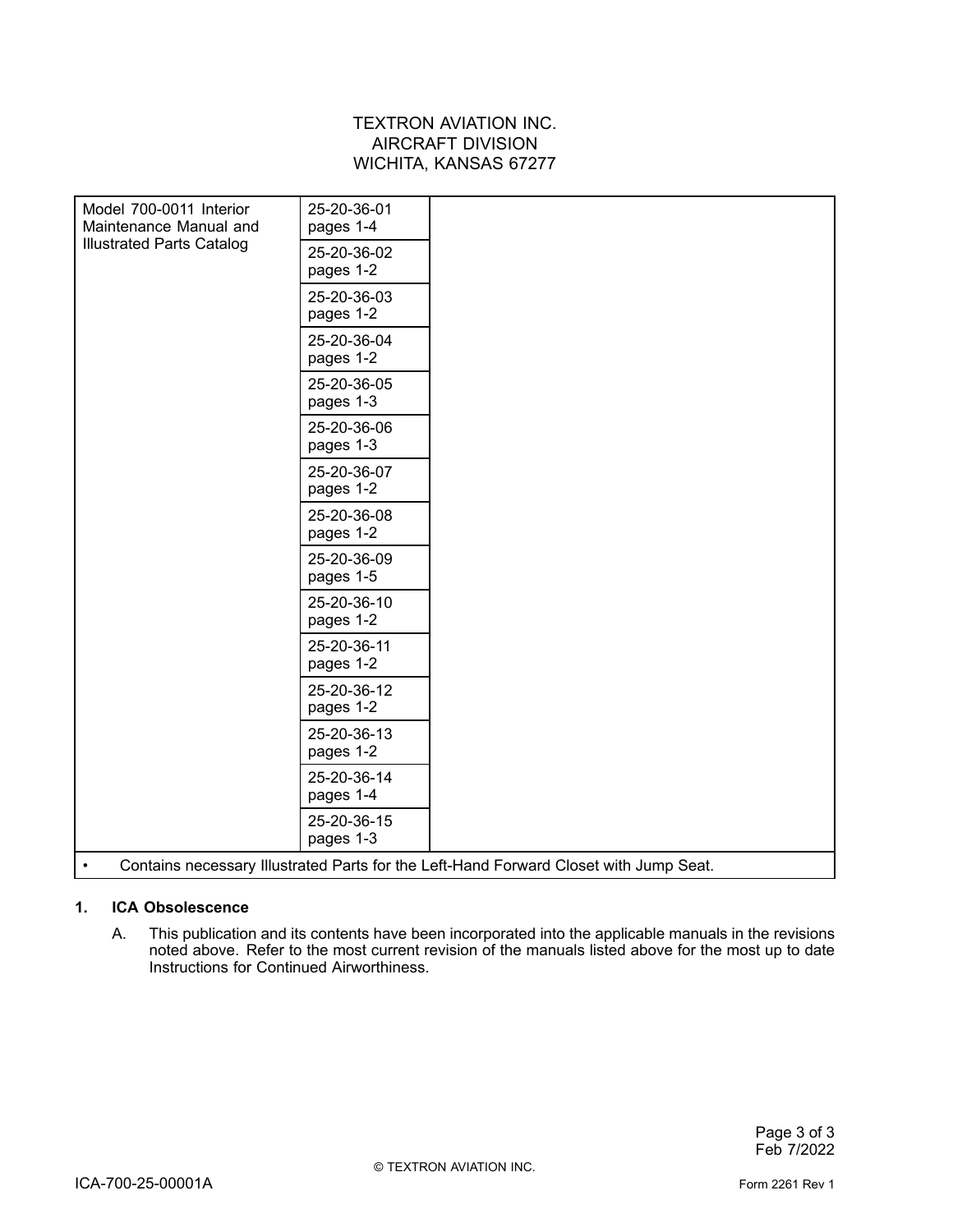### **SUPPLEMENT NO: ICA-700-25-00001A APPENDIX A: ILLUSTRATED PARTS CATALOG**

## **NOT APPLICABLE**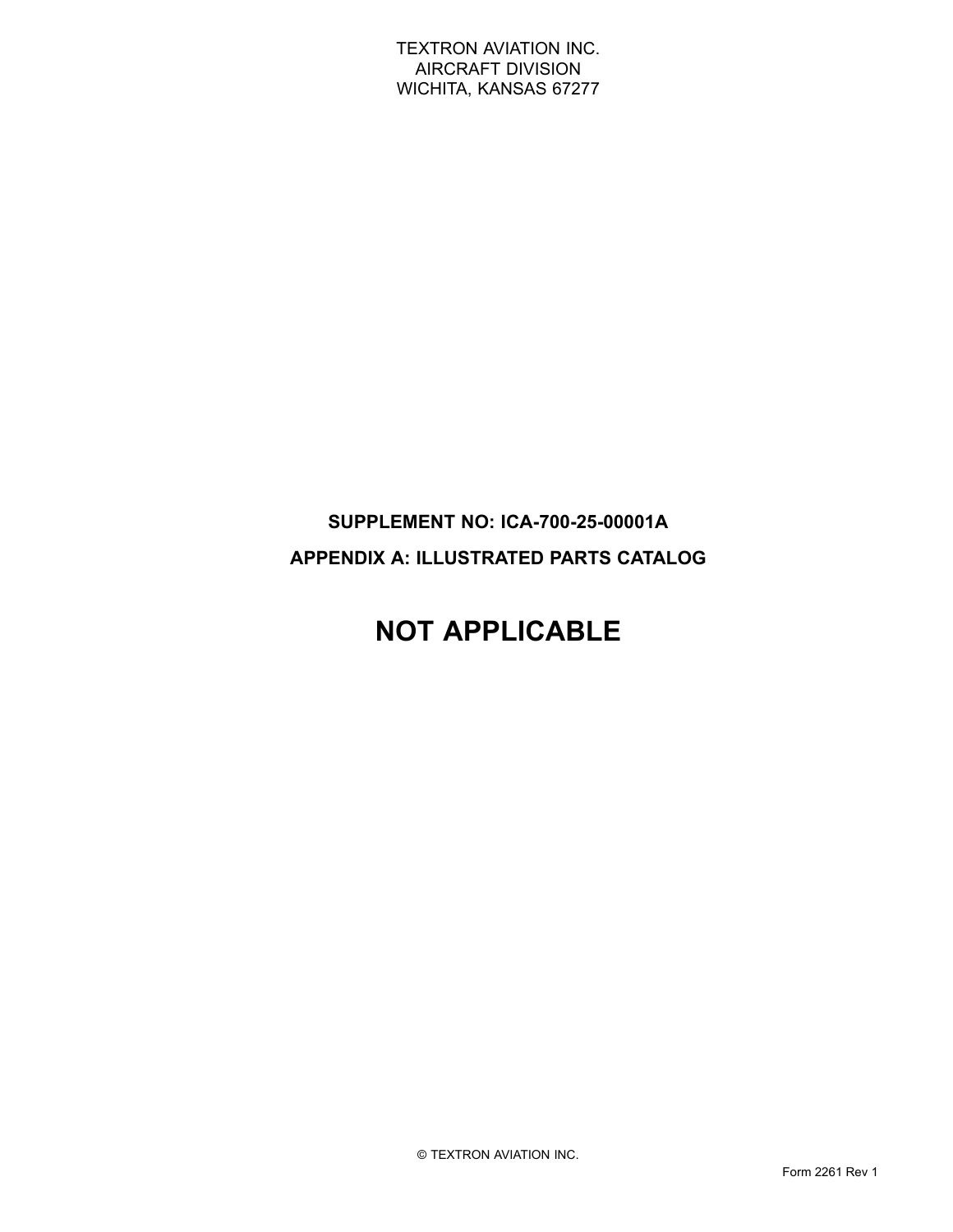## **SUPPLEMENT NO: ICA-700-25-00001A APPENDIX B: WIRING DIAGRAM MANUAL**

## **NOT APPLICABLE**